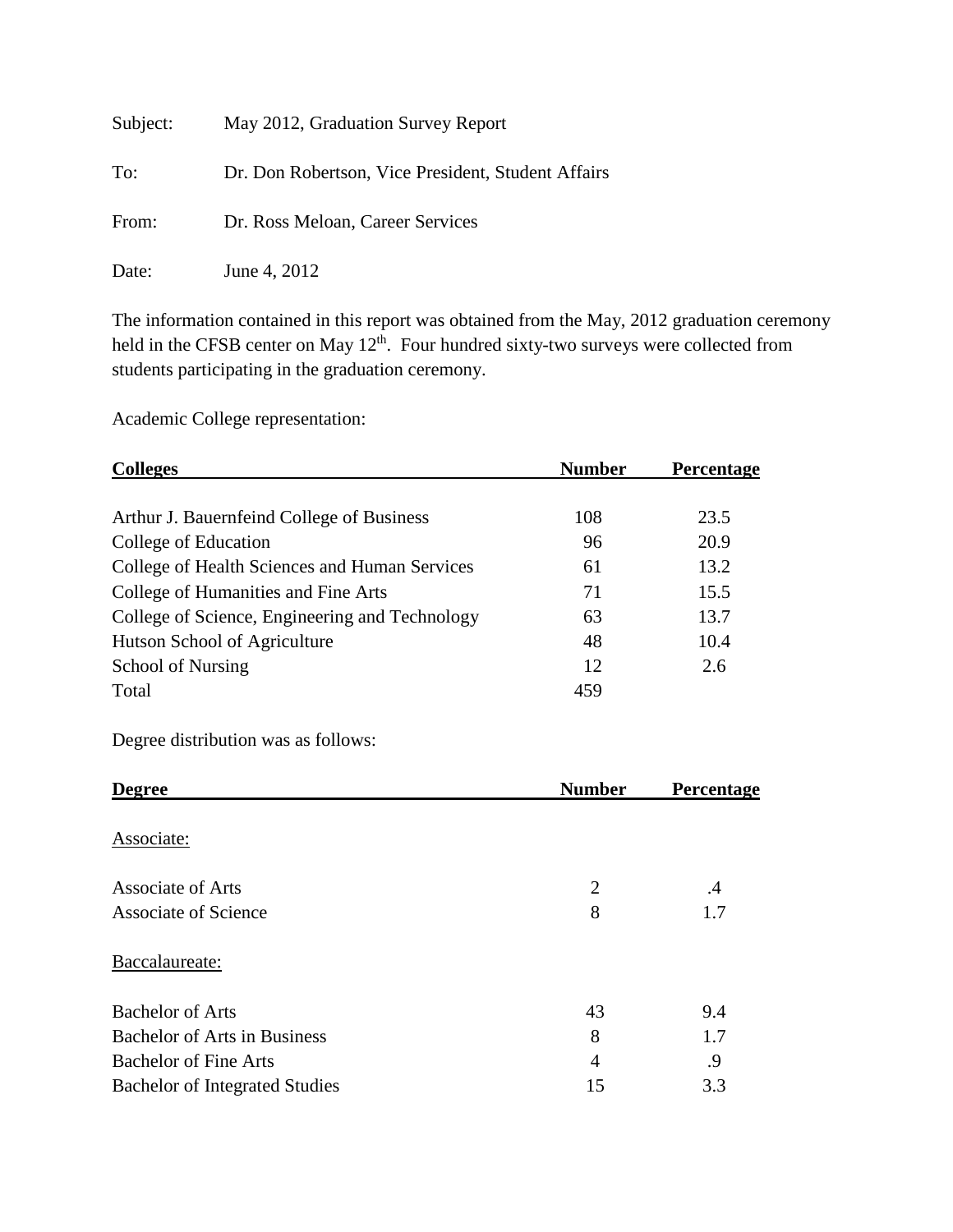| Degree                                   | <b>Number</b>  | <b>Percentage</b> |
|------------------------------------------|----------------|-------------------|
|                                          |                |                   |
| <b>Bachelor of Music</b>                 | 4              | .9                |
| <b>Bachelor of Science</b>               | 212            | 46.4              |
| Bachelor of Science in Agriculture       | 35             | 7.6               |
| Bachelor of Science in Business          | 33             | 7.2               |
| Bachelor of Science in Nursing           | 14             | 3.1               |
| <b>Bachelor of Social Work</b>           | 9              | $\overline{2}$    |
| Master:                                  |                |                   |
| <b>Master of Arts</b>                    | 8              | 1.7               |
| Master of Arts in Education              | 14             | 3.1               |
| Master of Arts in Teaching               | $\Omega$       | $\theta$          |
| <b>Master of Business Administration</b> | 11             | 2.4               |
| <b>Master of Fine Arts</b>               | 1              | $\cdot$ .2        |
| <b>Master of Music Education</b>         | 0              | $\theta$          |
| <b>Master of Public Administration</b>   | $\overline{2}$ | .4                |
| <b>Master of Science</b>                 | 33             | 7.2               |
| Master of Science in Nursing             | 0              | $\Omega$          |
| Specialist in Education                  | 1              | .2                |
| Total                                    | 457            |                   |

The 2012 May graduates were asked several questions pertaining to their post-graduation plans. Those questions included part-time/full-time, short term, continuing current and selfemployment, seeking full-time employment, attending graduate school or seeking graduate school admission categories. Below are the graphed responses to those questions:

Graph 1 Employment: One hundred eighty-eight respondents indicated that they had employment following graduation or 42.15% of the total number of respondents to this section of the survey (446). The following graph illustrates how that employment is distributed across several categories. The number of students indicating that they 'accepted full-time employment' 132 or 28.6% of the total number of responses was slightly lower than originally anticipated but falls in-line with previous data collected from graduation ceremony participants.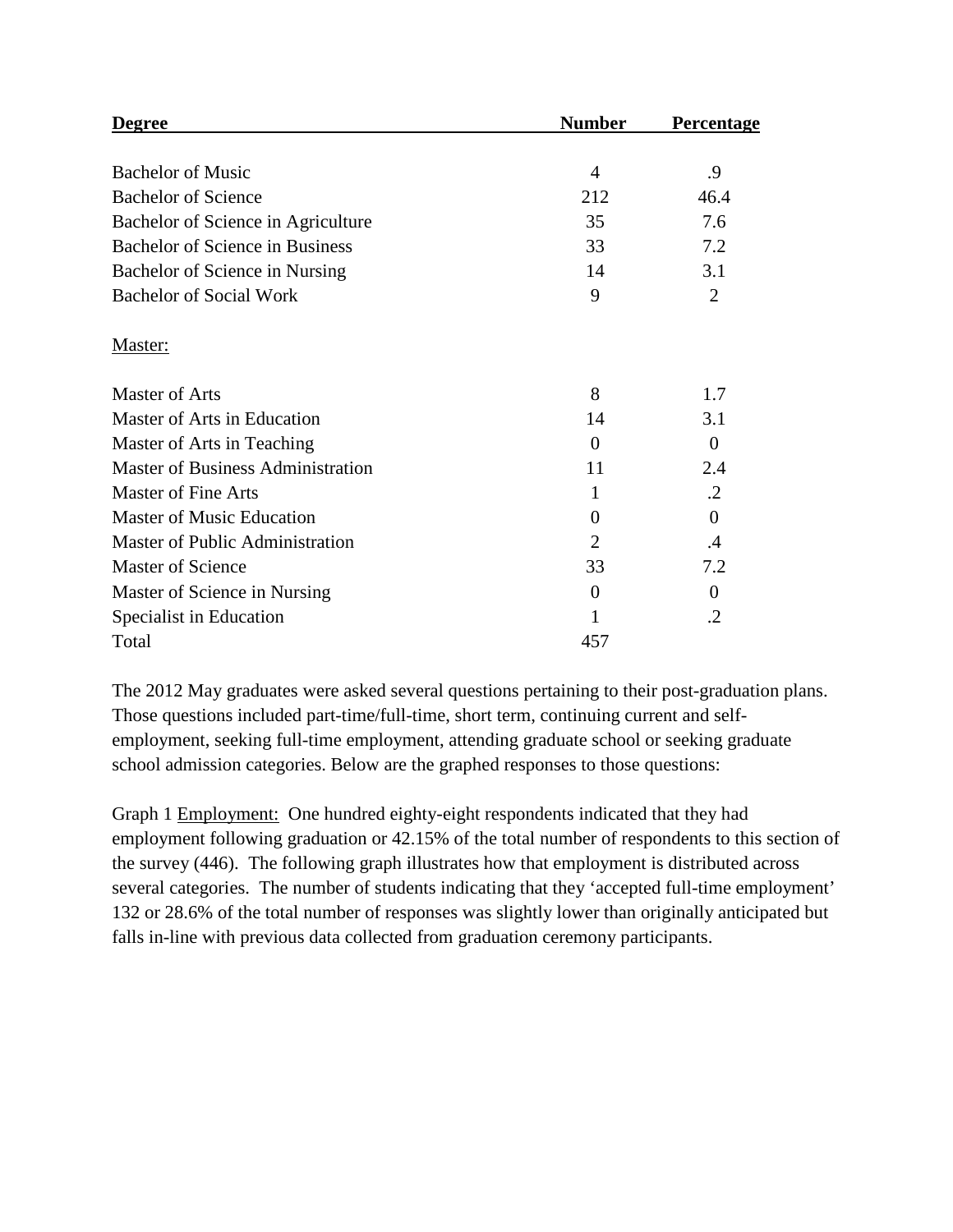

A list of companies, locations and job titles is provided in the appendix of this report

Average salary and signing bonus: The students were asked to provide their annual salary. In addition, the survey also asked if a signing bonus was offered and if so, the amount of that signing bonus. Eighty students reported their annual salary. Four reported an hourly wage. For those reporting an annual salary the average was \$38,371.27. The range of reported salaries was \$4,800 to \$100,000. The May, 2009 graduation survey found that the average salary for that cohort was \$32,732.55.

There were eight signing bonuses reported. The range was from \$1,000 to \$15,000. The average signing bonus was \$4,812.50.

Graph 2A Internship: The survey asked two questions related to experiential learning opportunities. The first question asked students if they had participated in an internship, either paid or unpaid while they attended Murray State. The second question asked if they participated in an academically required on/off-campus experiential education opportunity.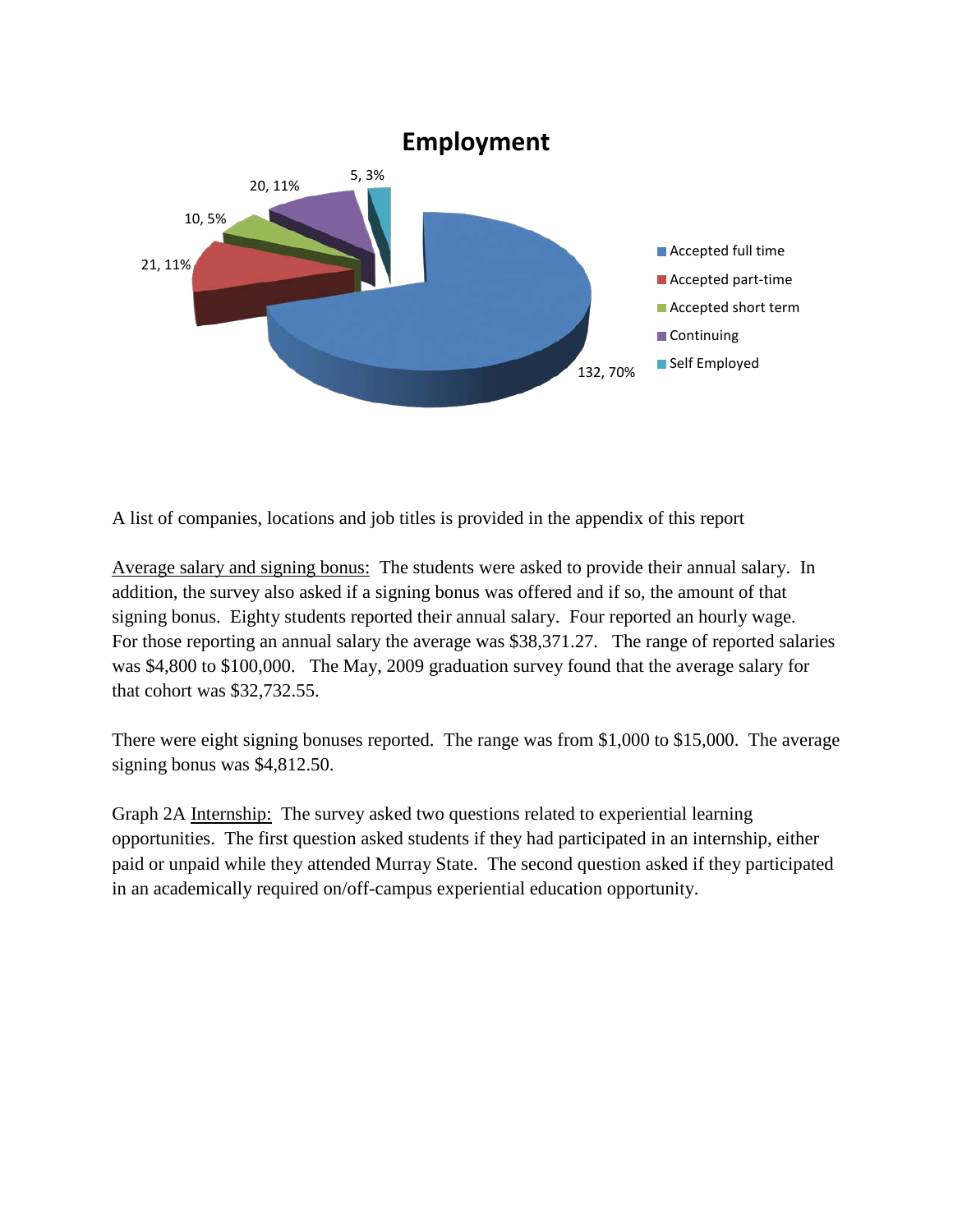## **Did you participate in an Internship?**



Graph 2B: